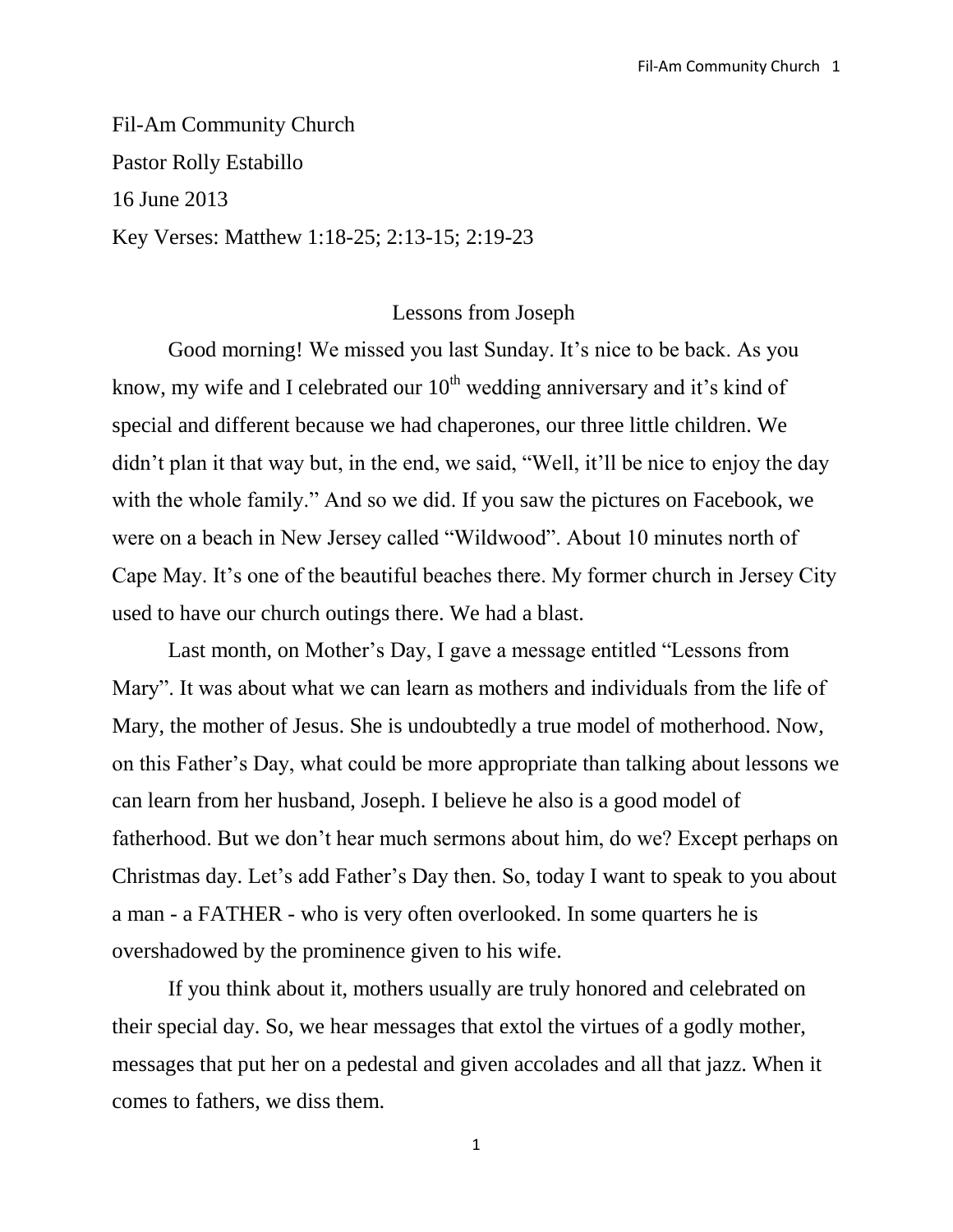ABCnews.com posted a story one time about this phenomenon: It said,

"Fathers sleep a lot, and they snore loudly. When they're awake, they like to fish or golf, but they're comically bad at both…they're complete couch potatoes, always watching television and hogging the remote. At least, that's the less-thanfavorable image of Dad on Father's Day greeting cards. It's a striking contrast to the poetic praise often expressed at Mother's Day. Many men say they are tired of the 'put-down' cards and would like some affirmation for a change…"

So, in our message this morning I want to affirm our fathers who do their best to give their best to their wife and children. I know of many devoted dads in this church who play and pray with their kids. We want to celebrate those dads who love their families. One thing is sure. You have been chosen by God to lead your family and thank you for playing that role. Just like when God chose Joseph to be the adopted father of God's son Jesus. I believe he played his role very well.

I remember a made-for-TV movie that was shown several years ago. It's called "WHO WILL LOVE MY CHILDREN?" The story tells of a poor family hard-working parents with a large number of children, ten in all - where the woman discovers that she has an incurable illness and will die within a year. Her husband is a good man, but obviously incapable of looking after the large number of children alone - particularly in those days when there was no government assistance or social security. And so the heartbreaking tale is of this mother who goes out searching for loving parents who will care for all of her children; she wants to have them all placed before she is taken. Now, if you ever intend to watch this movie, be warned - it's definitely a king-size Kleenex movie!

But as I recall this film, it leads me to thinking about the birth of Jesus. Just like that woman who loved her children so much that she wanted to personally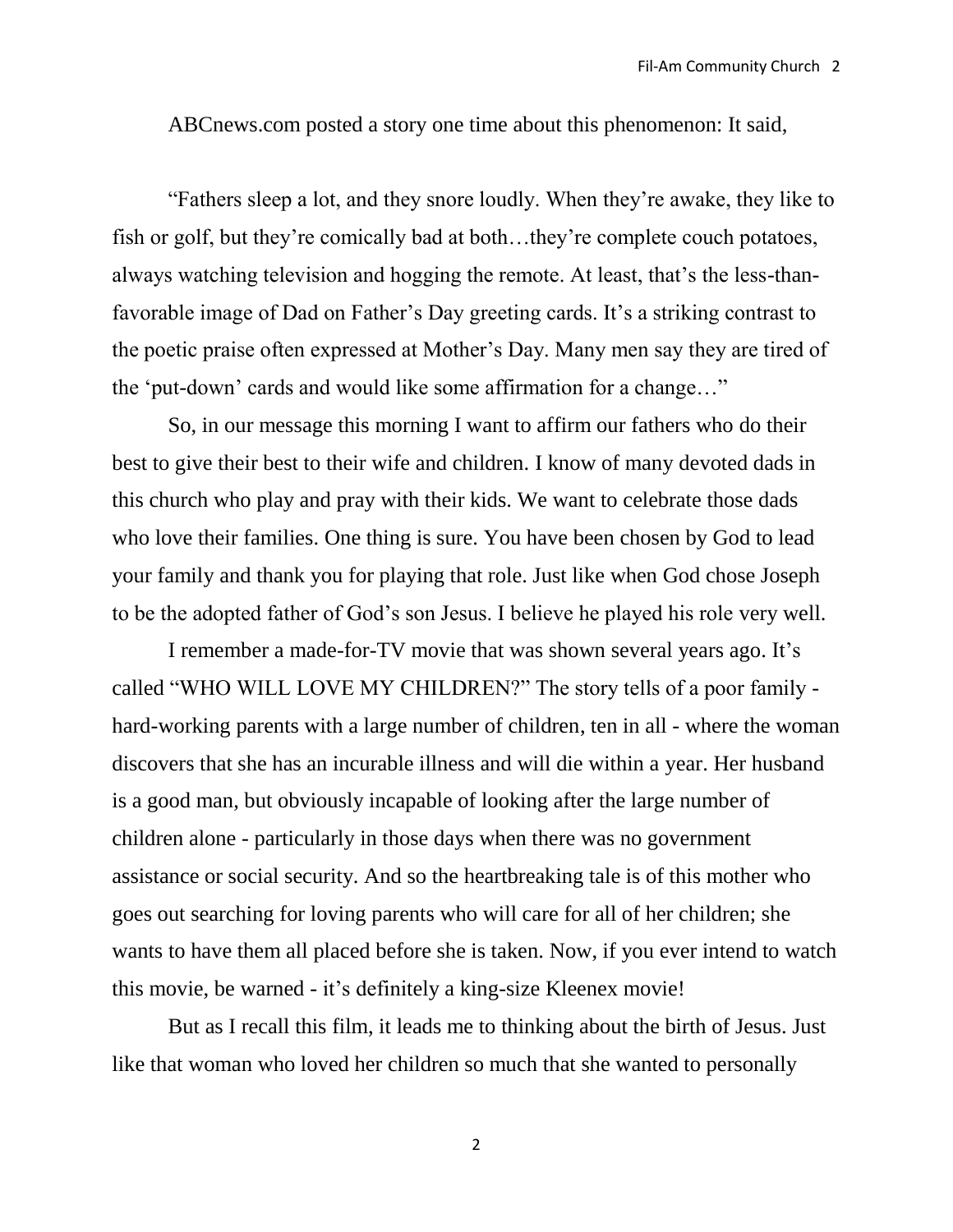choose parents for them, and not leave it to chance, Father God in the same way went looking for parents to raise His beloved, only-begotten Son.

He searched the earth, and He found a young girl - a teenager engaged to be married - of whom the Bible says: she "found favour with God". She was a choice young lady. A God-fearing young lady.

But NOTE: God also went looking for a father. He called Mary AND JOSEPH as a couple. And here is the point of it - GOD CLEARLY DEMONSTRATES FOR US THAT THE ROLE OF THE FATHER IS A MOST IMPORTANT ONE. Fathers are not only needed for the physical act of CONCEIVING a child; they are also needed for the spiritual act of RAISING a child. The child was conceived in the womb of Mary "by the Holy Spirit" - a miracle took place so there was no need for a man to be involved in the conception. But a man WAS still needed to fill the role of father in Jesus' childhood. HAVING SAID THAT - let me say a word to single parents here today. Please don't despair that your children are beyond hope because their father is gone, or their mother is gone - that is not the case. God is SO gracious. The Psalmist says, *"Even if my father and mother abandon me, the Lord will hold me close."* (Psalm 27:10 NLT)

So, Joseph was chosen. And just as God had looked for a godly young woman to bring forth the child, so He looked for a godly man to be the father. And what an inspiring model of fatherhood Joseph was. God made a good choice! Let's look together, for a few minutes, at some things the Bible tells us about this man Joseph.

Firstly, Joseph was:

## **1. A LOVING MAN.**

The Scriptures draw the picture for us of a wonderfully caring and affectionate man. And we can see this, firstly, in his relationship a.) TOWARD MARY.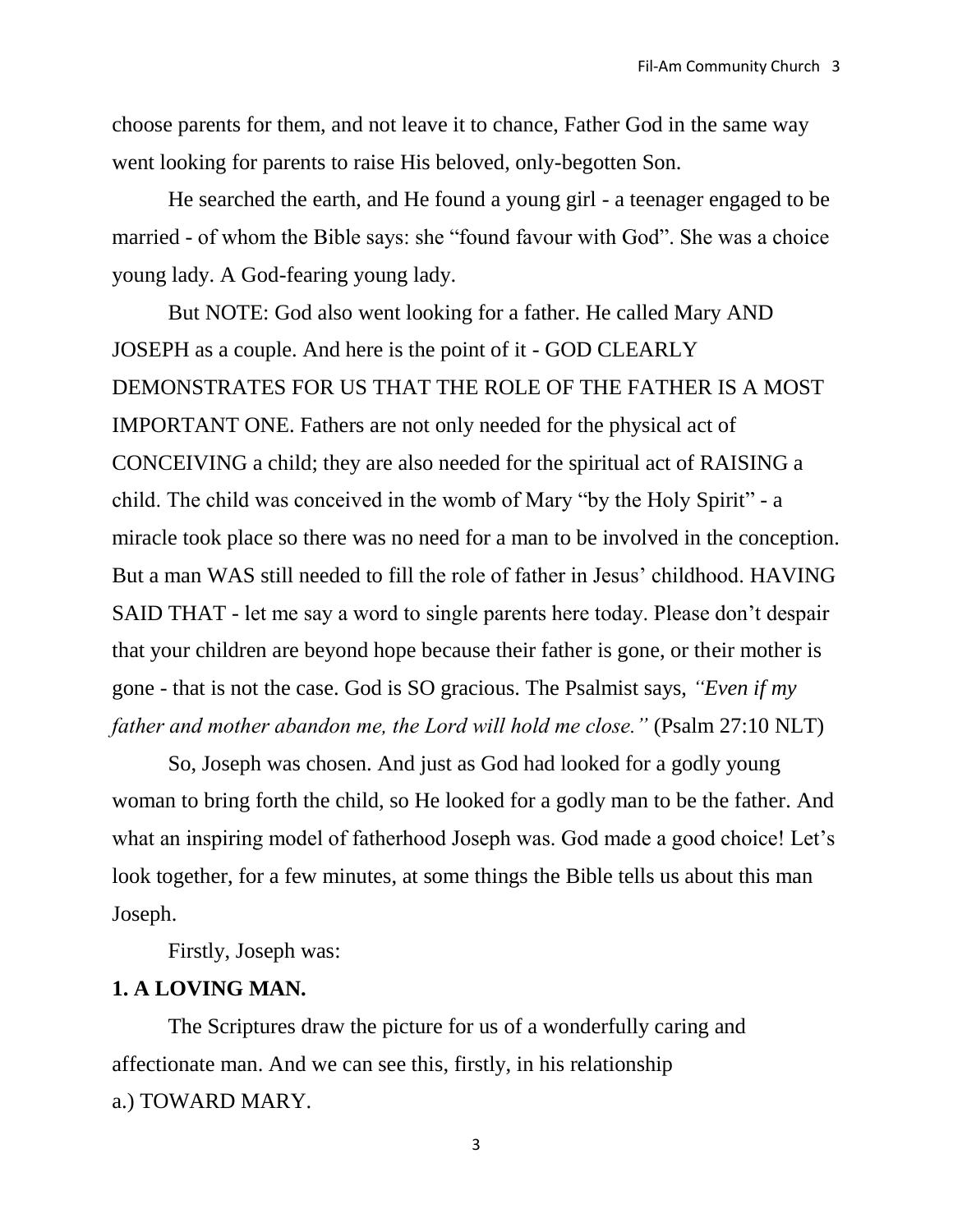Look at MATTHEW 1:19 for example. *"Because Joseph her husband was faithful to the law, and yet did not want to expose her to public disgrace, he had in mind to divorce her quietly."*

Joseph finds out that Mary is pregnant. He hasn't had any great revelation yet. What is he to think? What would YOU think guys? You've fallen in love with this pretty young girl. You do all the right things. You pursue her in the proper customary way. In stolen moments you've talked with her about dreams for a future together. A cottage with a white picket fence. A family. A business. And then out of the blue you learn that this sweet girl, you thought you knew so well, is pregnant. NEWLY pregnant. And you don't know who the father is - but there is one person you know you can rule out! How does it make you feel? Angry? Betrayed?

The penalty for adultery in the Old Testament was death by stoning. And this penalty applied to infidelity during the engagement period as well as marriage. Joseph knew this fully well. Upon discovery that Mary was pregnant, Joseph would have been obliged to divorce her, and this would expose Mary to public shame and humiliation and eventual death by stoning.

BUT, even before God spoke to Joseph - Joseph didn't have any vengeance or bitterness in his heart. The Bible says: he "he had in mind to divorce her quietly." You see, there were ways in which a divorce could be enacted very quietly, without the involvement of a judge, and Joseph was already considering the best way to do this.

Joseph was kind. He LOVED Mary. Forget the "MILLS AND BOON" romance novels - this here is a fair-dinkum love story. It's based on a real commitment. And husbands, the Bible says to US today that WE must love our wives with all that we have. *"Husbands, love your wives, just as Christ loved the church and gave himself up for her"* (Ephesians 5:25)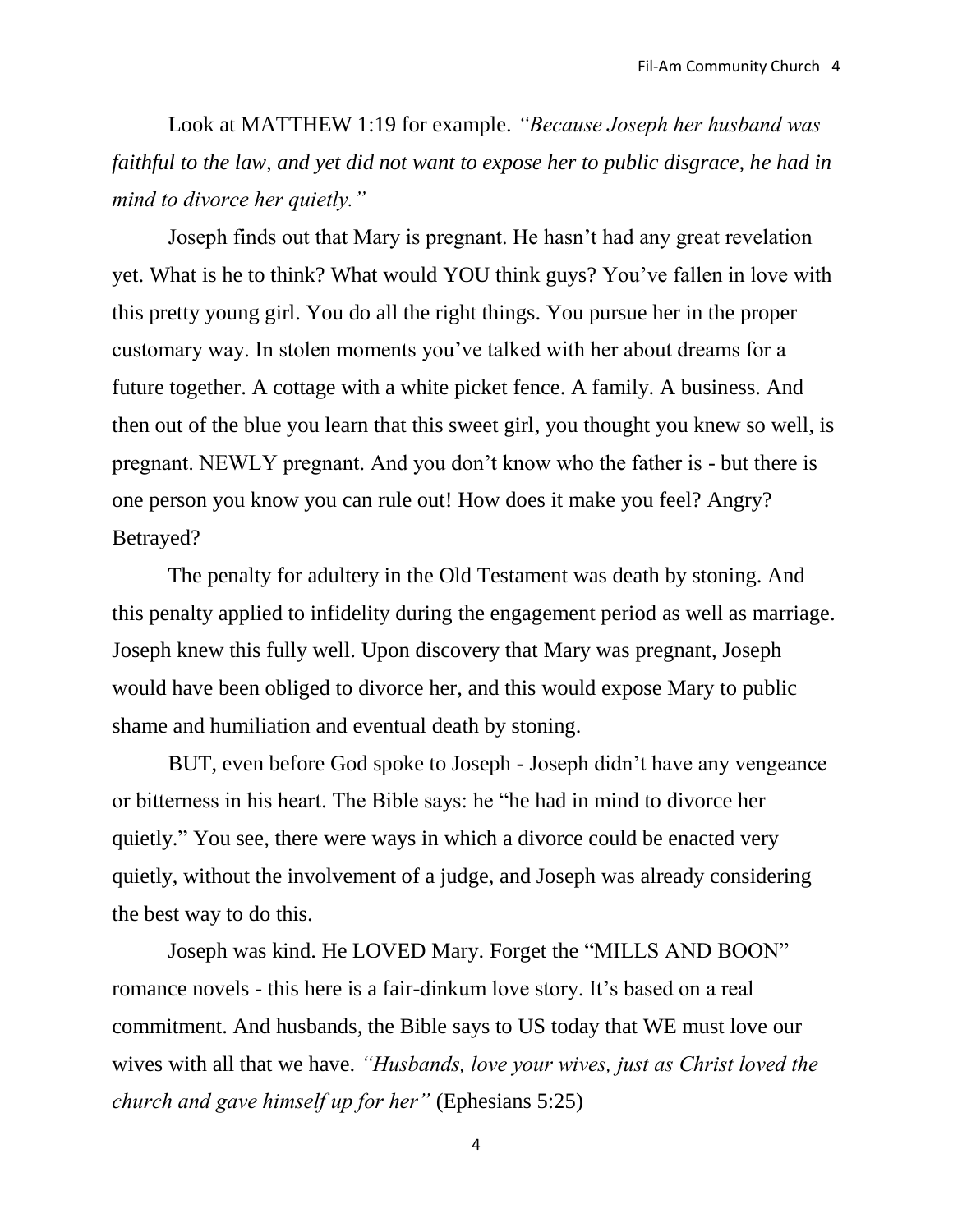I know our married men here love their wives. Amen? Who said "I love you" to your wife today? I did. Because I prepared this message. But if you didn't say it yet, why don't you say it now? And say it with feelings.

Seriously, dear mothers, please gloss over your husband's imperfections. He may not be Superman, but I'm sure he'll be some kind of a hero for you. Like, perhaps, giving up his favorite show to accompany you to the grocery store. Or throwing out the trash. Or washing the dishes. Or driving you to the doctor when you're sick or listening to you when you're in a rage. Like this guy who notices another guy inside a telephone booth. He says, "Excuse me, you are holding the phone for over 20 minutes and you haven't spoken a word." The other guy says, "I'm talking to my wife." That's the kind of sacrifice a loving man does.

Joseph was a loving man toward Mary. But we also see that Joseph was a loving man in his relationship

## b.) TOWARD JESUS.

When the child came along - the child he had not conceived - there was no attitude in Joseph like "THIS BOY ISN'T MY FLESH AND BLOOD". There was no resentment or indifference toward Him; no lack of love at all. JOSEPH ADOPTED JESUS AS HIS OWN. He protected Him from the hatred of Herod. He nurtured Him and cared for Him. He put his very own life on the line for someone who was not his own son. Then, he also taught Jesus his own trade of carpentry. In short, HE ADOPTED THE ONE THAT THE REST OF THE WORLD WOULD REJECT.

TODAY, by contrast, we see men who are prepared to abdicate their role even toward their own children. Men are opting out of the father role because of its costs. Do you know what the Bible says? *"Anyone who does not provide for their relatives, and especially for their own household, has denied the faith and is worse than an unbeliever!"* (1 Tim. 5:8)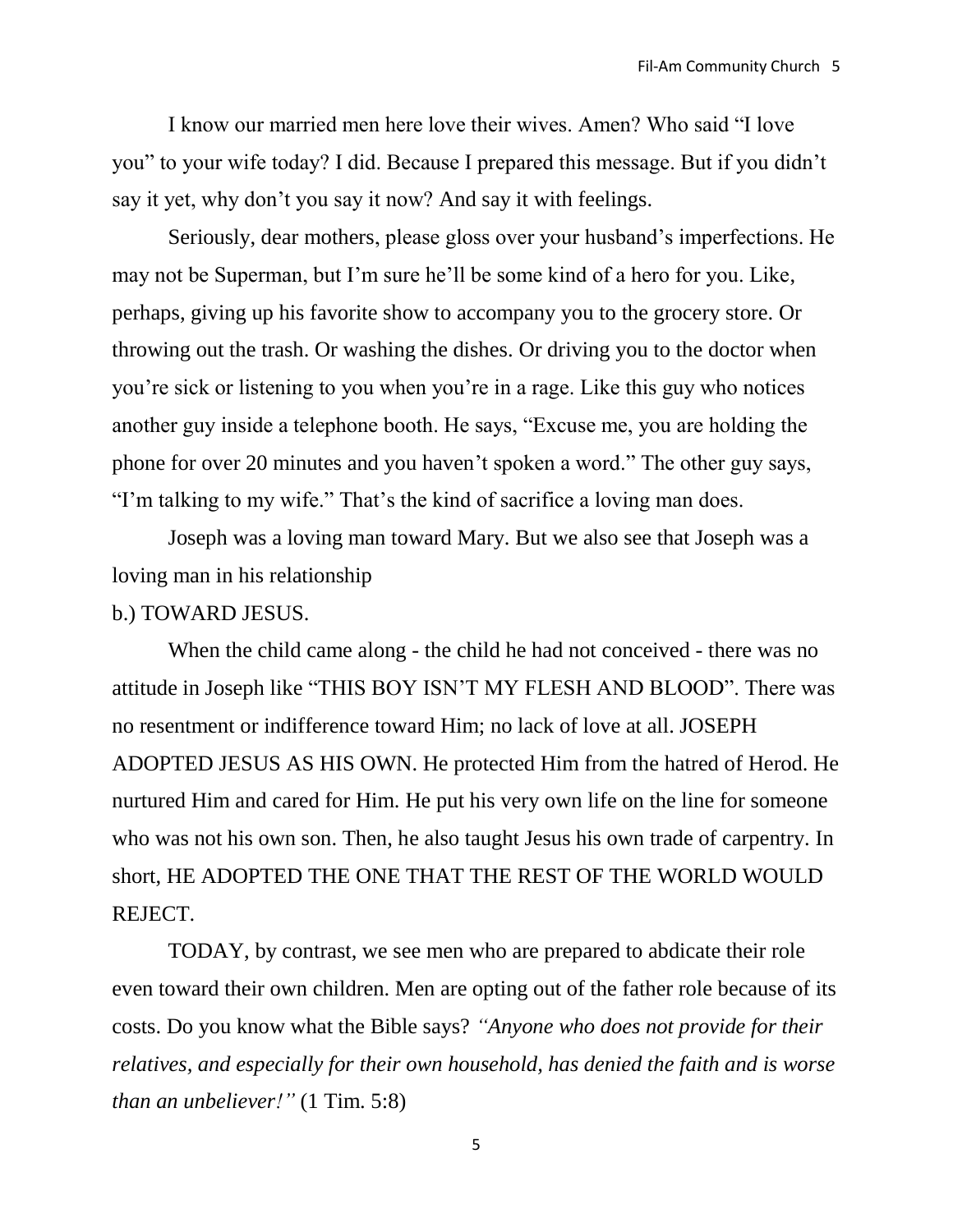Statistics say that in 1960, 17% of children in the United States were raised apart from their biological fathers. By 1990, that number had risen to 36%. Today, nearly half of all the children in the U.S. are raised without a father in their home. And the worse thing is, some dads are physically present but their hearts are not. Because they're not involved in their children's lives.

Dads, we can't leave the rearing and raising of our children to the television or the daycare teacher or even to mom alone. It's our responsibility too. We need to be actively involved in our children's lives. We need to take responsibility, especially in their formative years. I once heard a psychologist say that whatever you plan on teaching your children like values, morals, etc. must be taught within the first five years—after that, it's just reinforcement. Do you know what an awesome responsibility that it!?

Bo Jackson, former professional baseball and football player, once said, "Having grown up virtually fatherless, I know firsthand how much it means to a child to have a caring, loving, involved dad. That's why it's so important to me to really be there for my kids. I want to build self-confidence in my children and make them aware that they have choices. I don't want my kids to follow in my footsteps, but make their own."

I'm glad our fathers here are not abandoning their children. I'm glad to see, in fact, that many fathers here are so patiently looking after their children and despite a hectic day at work, will drive them to their soccer game or go watch a movie with them or have a date with their children or play a video game with them.

Joseph was a LOVING man. That's the first thing that is clear.

SECONDLY: Joseph was

## 2. A DEVOUT MAN.

Being a devout man

a.) He was a man who OBEYED God.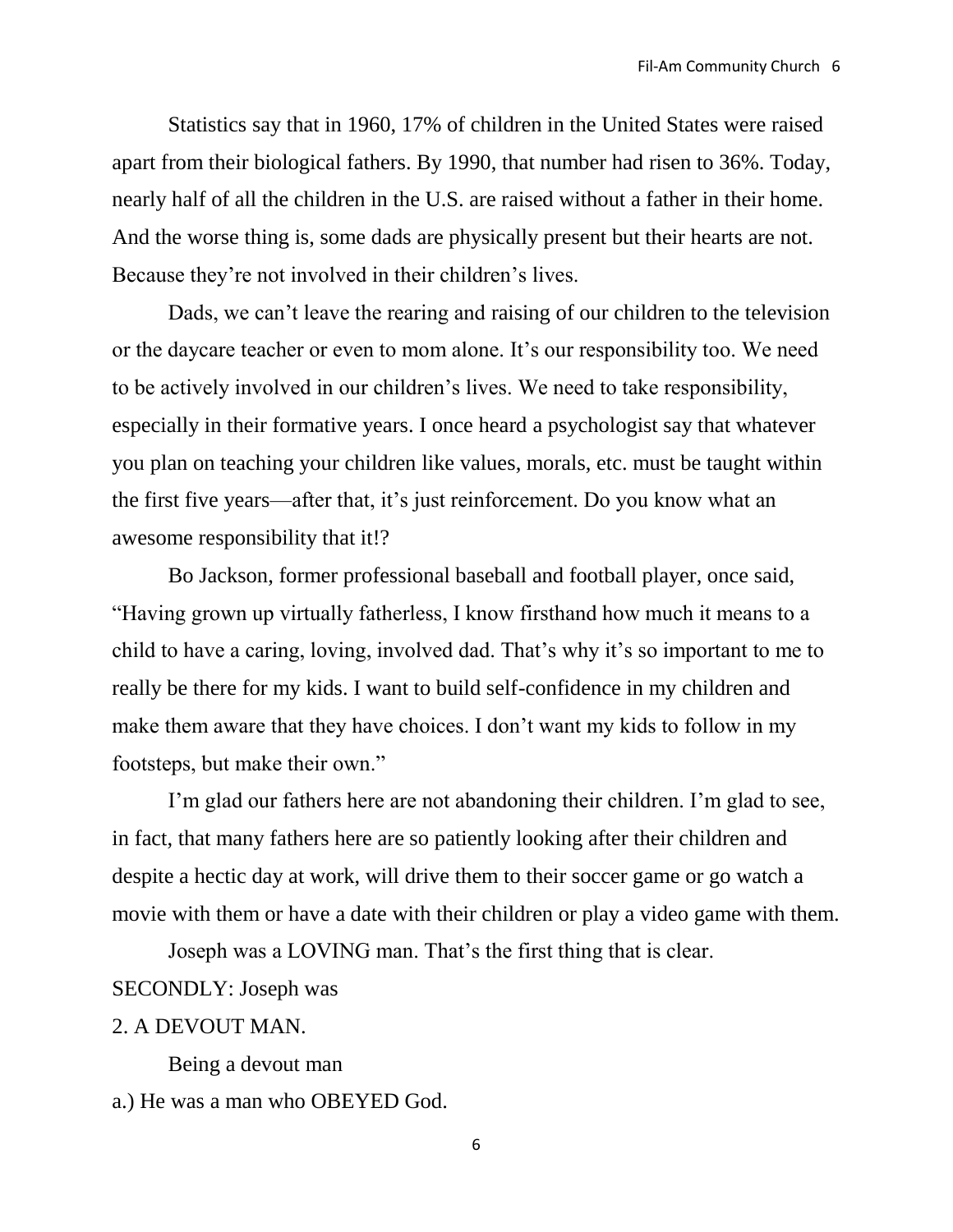He explicitly followed the Lord's leading and direction. He didn't follow his own marked-out plan for life - he wanted God's plan for his life.

So when God spoke to him in a dream and told him to marry Mary (even though she was pregnant) HE OBEYED.

Then when God spoke and said: "Take Mary and Jesus and flee to Egypt for safety" - he immediately obeyed. He closed up his business and left.

Then when God said: "It's O.K. now, head back to Israel". again he did as he was directed. He was a man of obedience. He did not dilly-dally. He did not ask questions.

For another thing:

b.) He was a man of FAITH.

It takes FAITH to pack your bags and head off to a foreign country with no prospects and no planning; simply on the basis that God said so. He had faith and obeyed the dream. He could have made excuses to stay where the prospects looked good, but NO - he was a man of faith.

FATHERS here this morning, your faith will speak to your children! Raise them in an environment of faith toward God.

I read the story of a farmer who had toiled over a bumper crop of grain - a badly needed crop of grain - a badly needed crop that was going to pay off many creditors and secure the family for another year. But just a few days before it was due to be harvested a freak wind and hail storm ravaged the property, and the harvest was lost. The man stood with his little boy looking over the fields of destroyed grain. The boy expected to hear his father cursing in despair. But instead his Dad began to softly sing: "Rock of Ages cleft for me, let me hide myself in Thee." Years later that boy, grown into manhood, said: "That was the greatest sermon I ever heard!" His father had shown him FAITH where the rubber meets the road!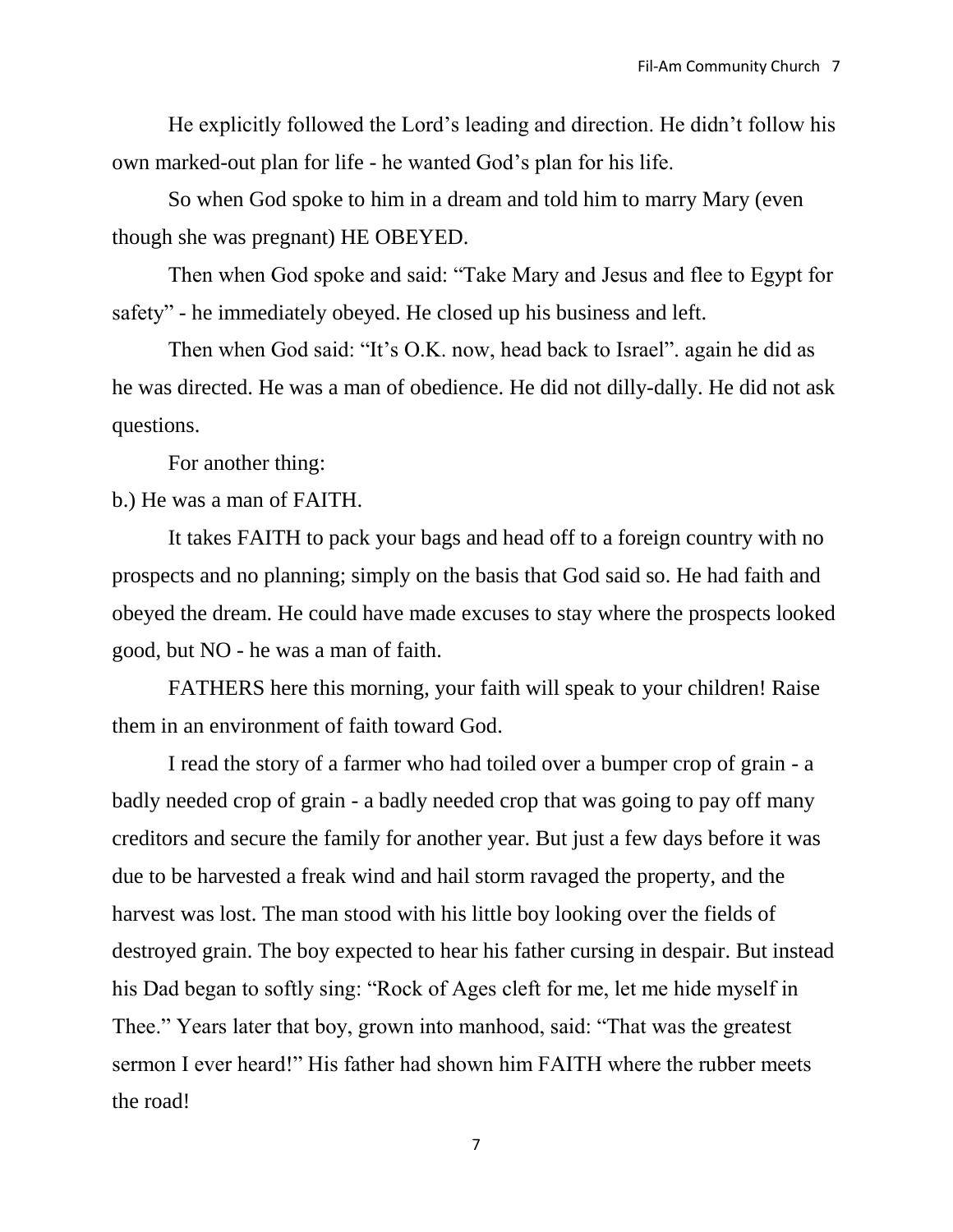Joseph was leaning on God. He was a man of FAITH. And one more thing: c.) He was a man who was FAITHFUL IN SPIRITUAL DUTY.

He set an example for his family - going to the Temple; attending the feasts. In Luke 2:41, for example, it says *"Every year Jesus' parents went to Jerusalem for the Festival of the Passover."* He was regular in going to God's house.

Here in this church, I see a lot of fathers come to church regularly. Even with cranky little children you come. And that's a good thing. You're setting an example to your children. They may not appreciate it in the beginning, wondering why they need to be dragged out of bed early in the morning but I know in the years to come they will appreciate you leading them to church. And I know many kids who have grown up to be godly and serving the Lord just because of the example set by their dads.

I have a pastor-friend in New Jersey. His father was a pastor, too. His memories of church, however, when he was young were not pretty because his father was treated shabbily by the church members. In fact, he recalls certain incidents when his dad was scolded and shouted at by some members in church meetings. This discouraged my friend greatly that he vowed not to enter ministry. But he became a pastor, anyway. And he attributes this to his father's great faith and trust in God. His dad never gave up serving the Lord and this encouraged him to do the same.

So, dads, our kids are watching our faithfulness. If you are faithful to God, having godly and faithful children will be your reward.

So, let's just re-cap for a moment. Joseph was a LOVING man. (Toward his wife. Toward his son. Toward his whole family.) Secondly, he was a DEVOUT man. ( A man of obedience and faith, and being faithful in spiritual duty.)

Finally, he was also:

3. A WISE MAN.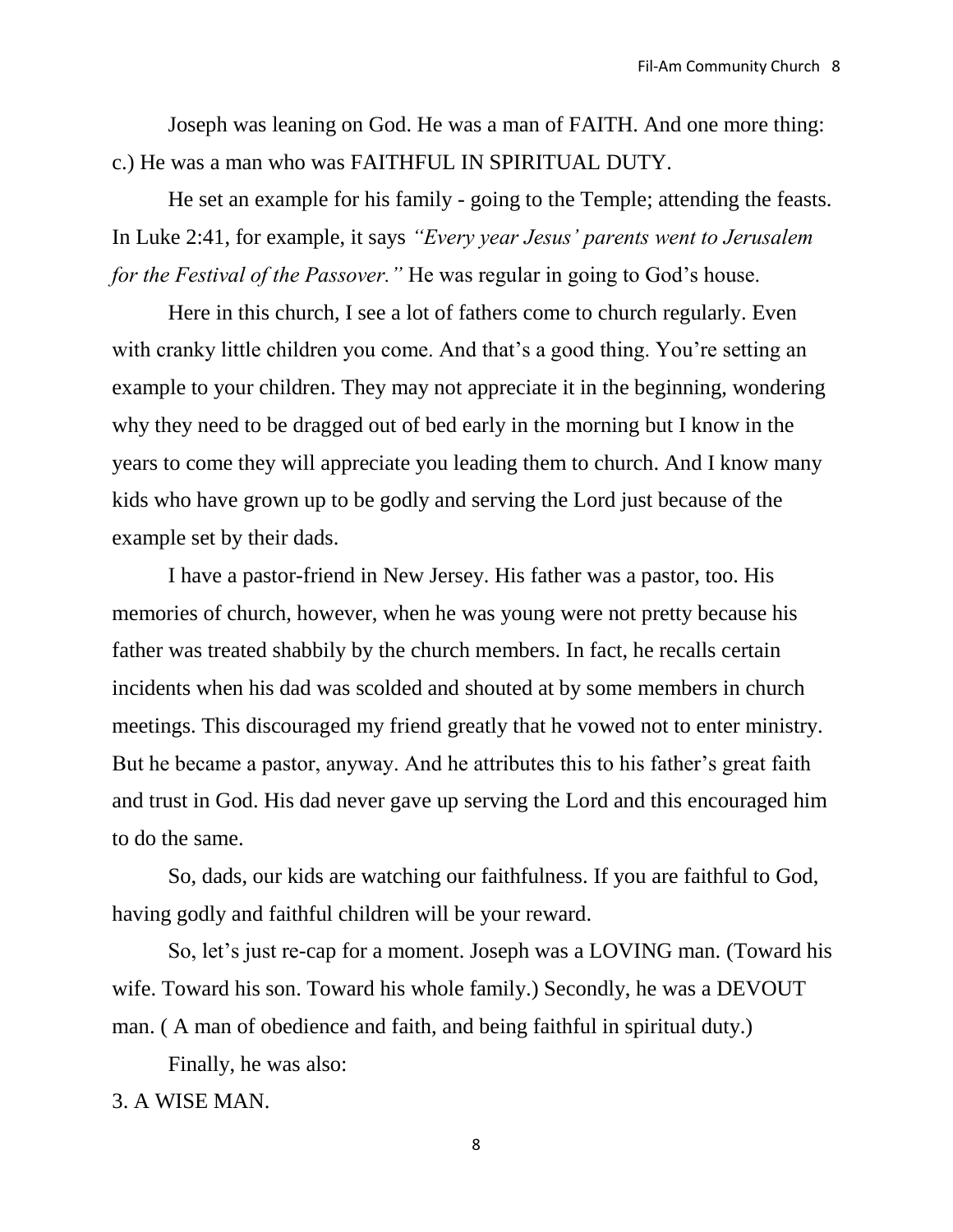Now listen to me carefully here. Joseph was wise because he lived as one who REDEEMED THE TIME.

By all accounts it seems that Joseph had a SHORTENED LIFE. We don't read of him after Jesus' childhood, and at the Cross Jesus charged John with the care of His mother - so it seems that Joseph was taken from them prematurely. But JOSEPH HAD USED WHAT TIME HE HAD BEEN GIVEN HONORABLY - WISELY! He had provided for his family. He had set an example for them that they would remember. He had raised them in a godly fashion.

Now, Jesus was not the only child he had; he raised other boys for the Lord also, and possibly daughters as well. He had other sons - TWO OF THEM (at least) WERE GREATLY USED BY GOD. They wrote books of the Bible (James and Jude). James was leader of the church in Jerusalem.

Joseph raised his children in the ways of the Lord, and He left behind him a legacy after his lifetime.

Fathers! None of us know just how much time we have left with our children; with our families. You may only have a year. Two years. Five years. Who knows? Only God!

ARE WE REDEEMING THE TIME AS JOSEPH DID? Encouraging our families at every opportunity; setting an example; providing for their needs. Are we being wise as we go about our daily lives? Ultimately, are we preparing our children to be faithful servants of God? Not necessarily serving full time in ministry but just becoming fully devoted followers of Jesus wherever they may or whatever station in life they may be in.

So, it all starts with us fathers. And we can learn lessons from Joseph. And to all of the loving, devout, and wise dads here today—thank you. Thank you for showing us what it means to be a good man.